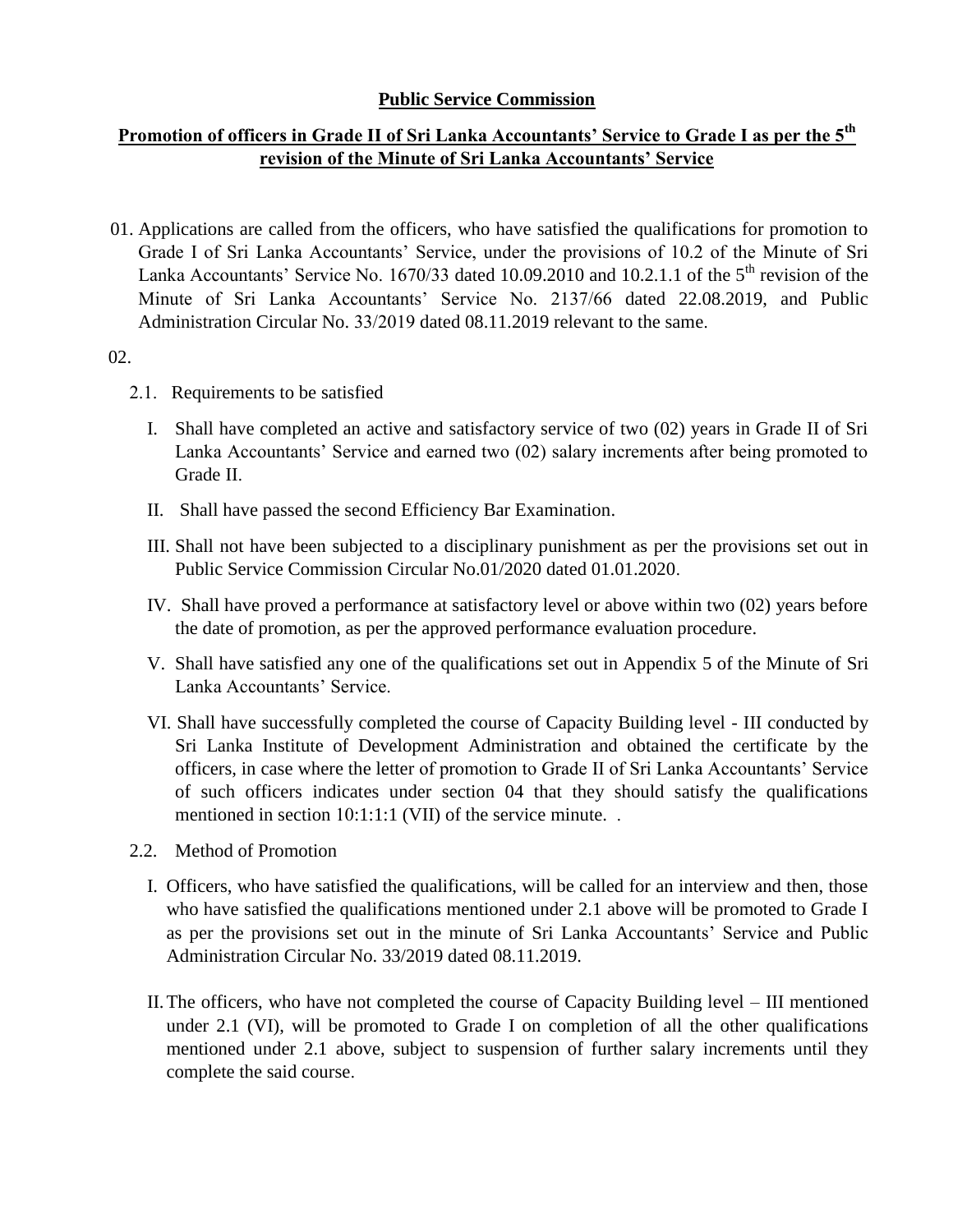- 03. The officers, who have satisfied the qualifications, should forward their applications perfected in line with the format attached herewith to reach Secretary, Ministry of Public Service, Provincial Councils and Local Government on or before 23.10.2020 through the Secretary of the Ministry/ Chief Secretary. Applications sent after this date shall not be accepted under any condition and the incorrect and incomplete applications shall be rejected.
- 04. Further, the officers, who have now retired but had been in the service up to the date on which they become eligible for promotions and have satisfied the qualifications for promotion mentioned in para 02 above are able to apply for this promotion.

Applications are available through [www.pubad.gov.lk.](www.pubad.gov.lk)

As per the order of the Public Service Commission,

 J.J. Rathnasiri Secretary Date : 2020.09.23 Ministry of Public Services, Provincial Councils and Local Government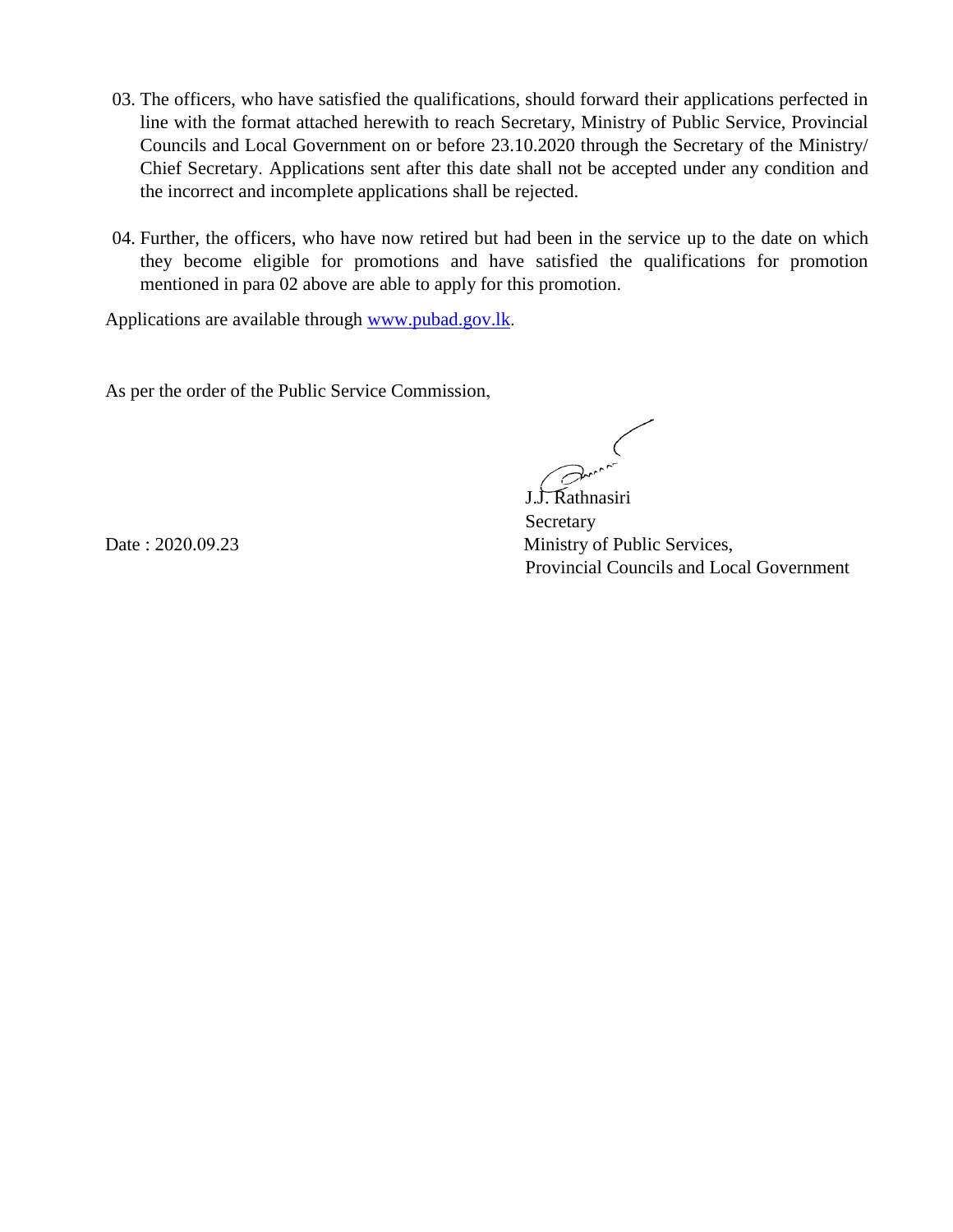## **Application for Promotion of officers in Grade II of Sri Lanka Accountants' Service to Grade I**

For office use only.

Number of the Application

 $\mathbf F$ 

#### **Part – (a) To be filled by the officer.**

1. Name :

1.1 Full name :

1.2 Name indicated in the letter of appointment :

2. Number of the N.I.C :

- 3. Date of Birth :
- 4. Private Address :
- 5. Telephone No 5.1 Residence : 5.2 Mobile :
- 6. 6.1 Post :

(Post holding at present/ If retired, post held at the time of retirement)

6.2 If retired, state the date of retirement :

#### 7. Ministry/Department :

- 8. Official Address :
- 9. 9.1 Official Telephone Number :
	- 9.2 Official Fax Number :
- 10. Date of Appointments and Promotions :
	- 10.1 Date of appointment to SLAcS Grade III :
	- 10.2 Date of promotion to SLAcS Grade II :

(Certified copy of the formal letter of promotion to Grade II should be attached as No. 10.2.)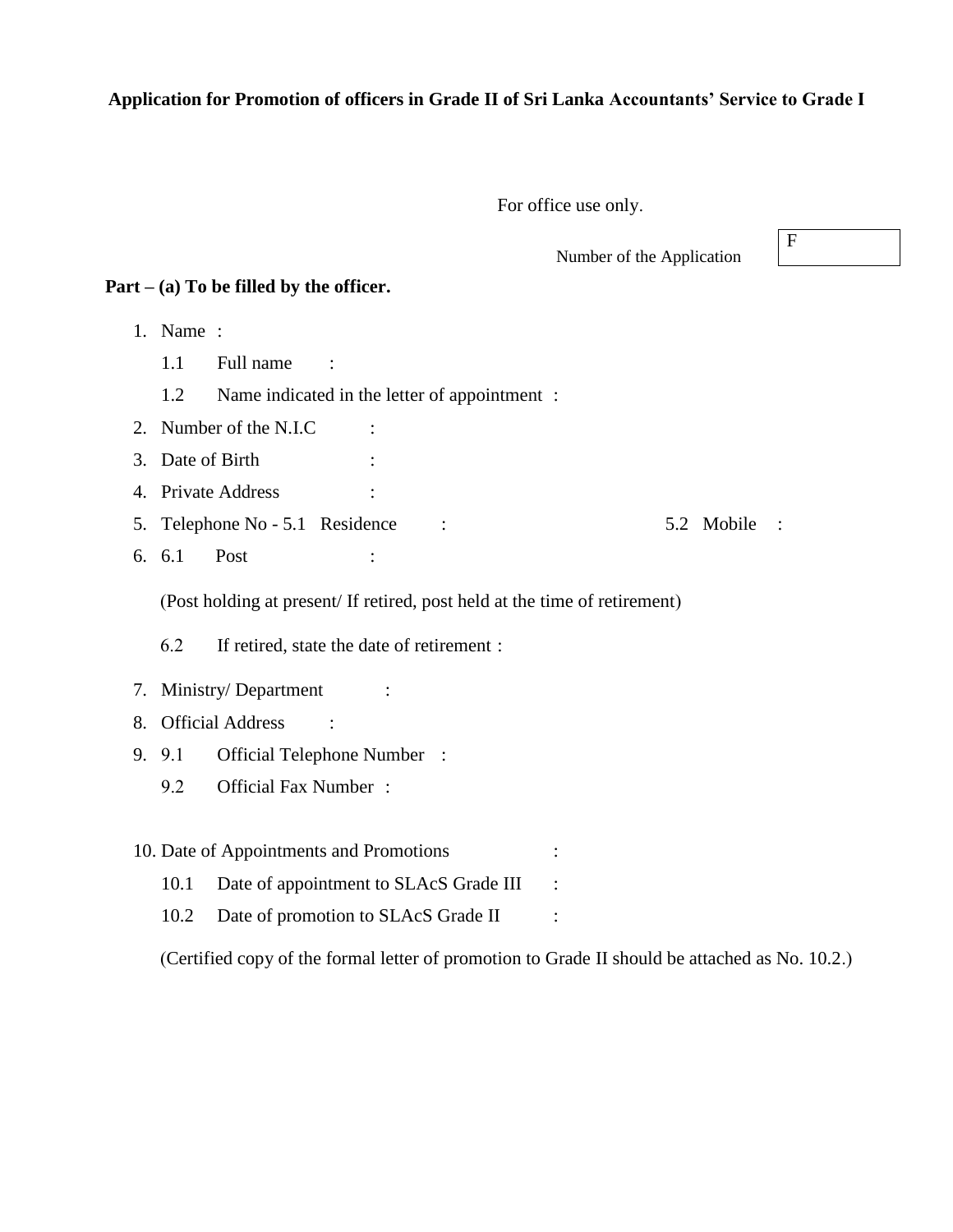11. Periods of absence from service and deductions from service period on disciplinary punishments

| Serial                                                                                                                                                                                                                             | Conditions applied in granting approvals                      | Duration |    |          | Number of days by    |      |
|------------------------------------------------------------------------------------------------------------------------------------------------------------------------------------------------------------------------------------|---------------------------------------------------------------|----------|----|----------|----------------------|------|
| No.                                                                                                                                                                                                                                | for Leave                                                     |          |    |          | which the service is |      |
|                                                                                                                                                                                                                                    |                                                               |          |    | deducted |                      |      |
|                                                                                                                                                                                                                                    |                                                               | From     | To | Years:   | Months               | Days |
| $\mathbf{I}$ .                                                                                                                                                                                                                     | V:2:5:4 of Establishment Code                                 |          |    |          |                      |      |
| П.                                                                                                                                                                                                                                 | XII:16 of Establishment Code                                  |          |    |          |                      |      |
| III.                                                                                                                                                                                                                               | XII:36 of Establishment Code                                  |          |    |          |                      |      |
| IV.                                                                                                                                                                                                                                | Management Services Circular No.33                            |          |    |          |                      |      |
| V.                                                                                                                                                                                                                                 | Management<br>Services<br>No.<br>Circular                     |          |    |          |                      |      |
|                                                                                                                                                                                                                                    | 01/2016                                                       |          |    |          |                      |      |
| VI.                                                                                                                                                                                                                                | Other no pay Leave                                            |          |    |          |                      |      |
|                                                                                                                                                                                                                                    | Total number of Leave by which the service period is deducted |          |    |          |                      |      |
| $O$ at $\mathcal{C}$ of the second contract the second contract of the second contract of the second of the second of the second of the second second second second second second second second second second second second second |                                                               |          |    |          |                      |      |

11.1 Service deduction due to obtaining of leave (Complete only if relevant)

:

(Certified copies of letters by which the leave has been approved should be attached by numbering them as 11.1.i, 11.1.ii, 11.1 iii etc., as applicable.)

# 11.2 Deduction of the service period on disciplinary grounds (Complete only if relevant)

| <b>Disciplinary Decision</b>              | Duration  | in     |                          | Number of days by |      | That period |    |
|-------------------------------------------|-----------|--------|--------------------------|-------------------|------|-------------|----|
|                                           | which     | the    | which the service period |                   |      |             |    |
|                                           | offence   | has    | is deducted              |                   |      |             |    |
|                                           | been      |        | Years                    | Months            | Days | From        | To |
|                                           | committed | as     |                          |                   |      |             |    |
|                                           | per       | charge |                          |                   |      |             |    |
|                                           | sheet     |        |                          |                   |      |             |    |
| I. Deferring  salary                      |           |        |                          |                   |      |             |    |
| increments                                |           |        |                          |                   |      |             |    |
| II. Others                                |           |        |                          |                   |      |             |    |
| Total number of days by which the service |           |        |                          |                   |      |             |    |
| period is deducted                        |           |        |                          |                   |      |             |    |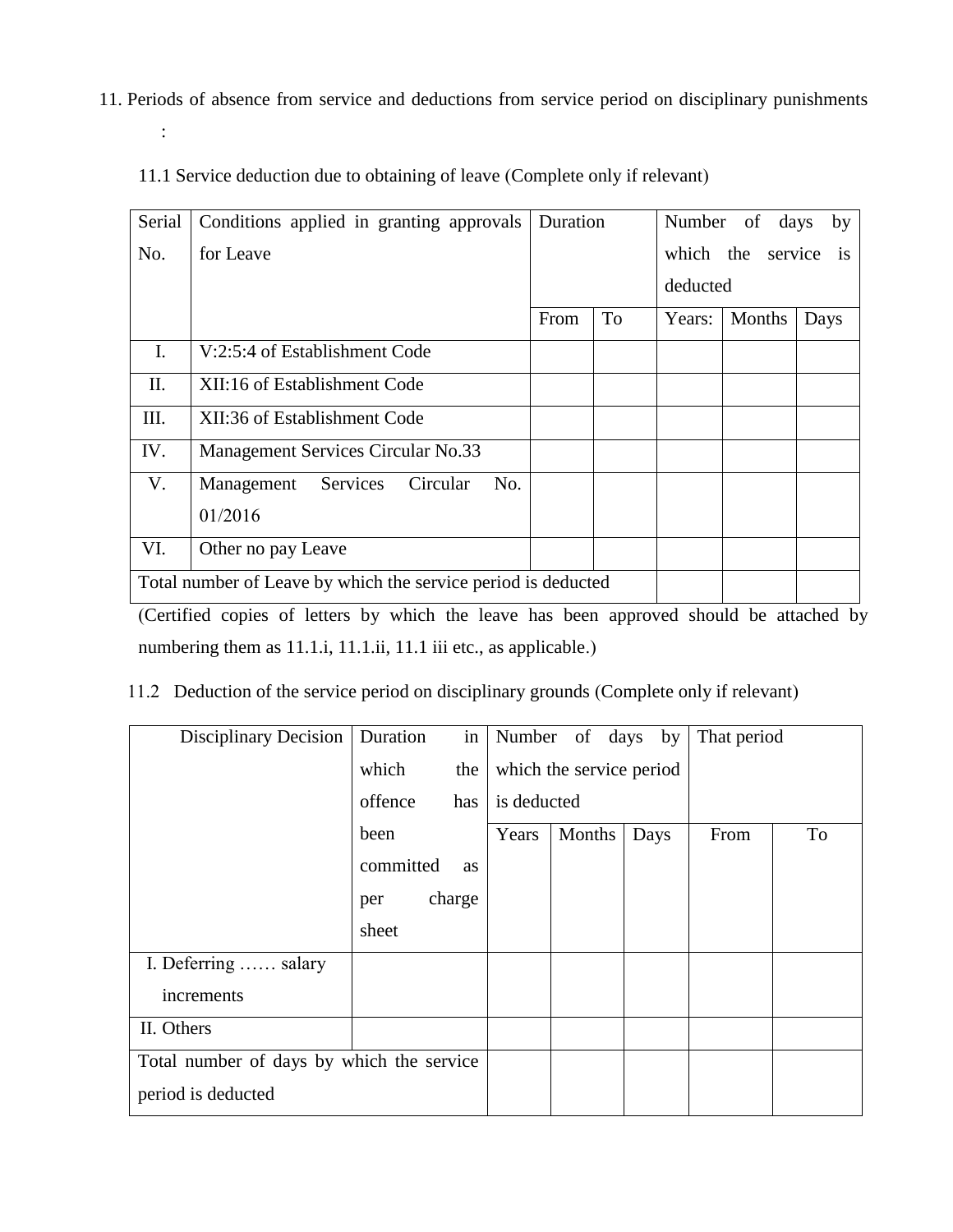(Certified copies of disciplinary decisions should be attached by numbering them as 11.2.i, 11.2ii, etc., as applicable.)

11.3 Total of 11.1 & 11.2: Years ................... Months .................... Days ........................

12. The requirement of having earned salary increments.

12.1 Has/has not earned 02 salary increments in Grade II\* \*( Delete words inapplicable)

\*\*(Attach the certified copies of the salary increment slips (General 185) numbering them as 12.1 and 12.2. )

13. having/ not having subjected to a disciplinary punishment.

- 13.1 Has the officer been subjected to a disciplinary punishment during the past period of service? Yes / No \*
- 13.2 If the answer for 13.1 is "yes", state the respective disciplinary order and the disciplinary punishment: (Attach the certified copies of the respective orders)
- 14. Date on which the officer passed the second efficiency bar examination: (Attach the certified copy of the result sheet numbering it as 14.1.**)**
- 15. The requirement of having proved a performance at satisfactory level or above within two (02) years immediately preceding the date of promotion after being promoted to Grade II, as per the approved performance evaluation procedure.

Two years immediately preceding the year in relation to the date on which the officer becomes eligible as per 12 or 13 above shall be indicated in the  $1<sup>st</sup>$  column of the following table. Certified copies of the relevant 2 performance reports shall be attached. The performance reports where more than one alternative recommendation have been indicated in the final evaluations and the performance reports on which signatures and official stamps of the appraiser and moderator have not been placed, shall not be accepted.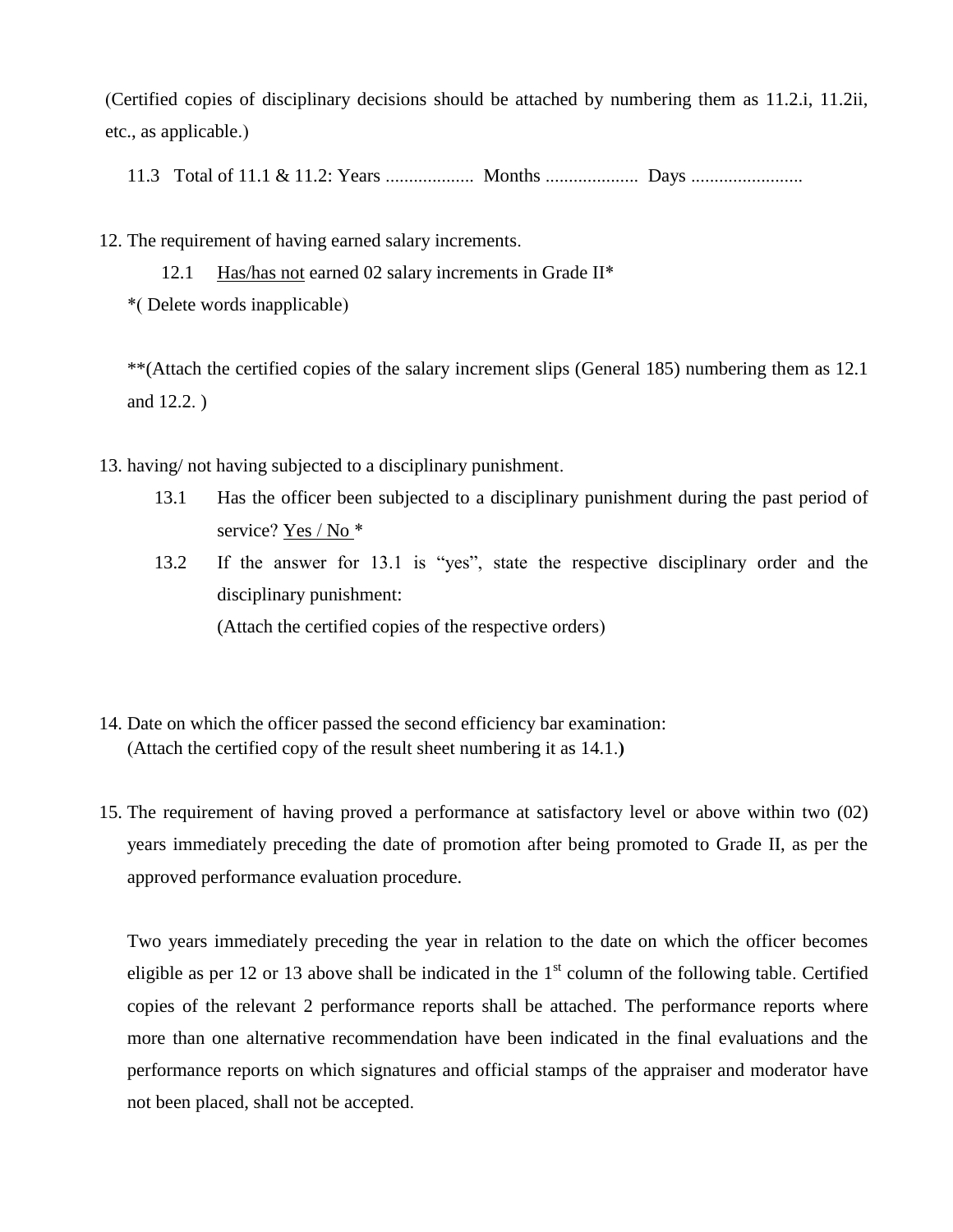|      |                               | Whether |              |                            |                                                   |  |
|------|-------------------------------|---------|--------------|----------------------------|---------------------------------------------------|--|
| Year | Above<br>Excellent<br>average |         | Satisfactory | <b>Not</b><br>satisfactory | relevant<br>authority has<br>signed/not<br>signed |  |
|      |                               |         |              |                            |                                                   |  |
|      |                               |         |              |                            |                                                   |  |

Each row and column shall be filled in accordance with the performance evaluation report of each year.

16. Particulars on having satisfied the qualifications prescribed in 10.2.1.1.(v) of the Minute of Sri Lanka Accountants' Service:

| Serial<br>number | Certificate | Institute | Effective date |
|------------------|-------------|-----------|----------------|
| 01               |             |           |                |
| 02               |             |           |                |
| 03               |             |           |                |

(Certified photocopies should be attached.)

- 17. Date on which the officer becomes eligible to be promoted to Grade I of Sri Lanka Accountants' Service:
- 18. Application containing correct and all information from 01 to 16 above and certified copies of all documents required to be attached, are hereby submitted **as a file by numbering them consecutively** and indicating the number relevant to the facts in the top right corner of each document.

Date: ......................................

Signature of the Applicant Designation & Official Stamp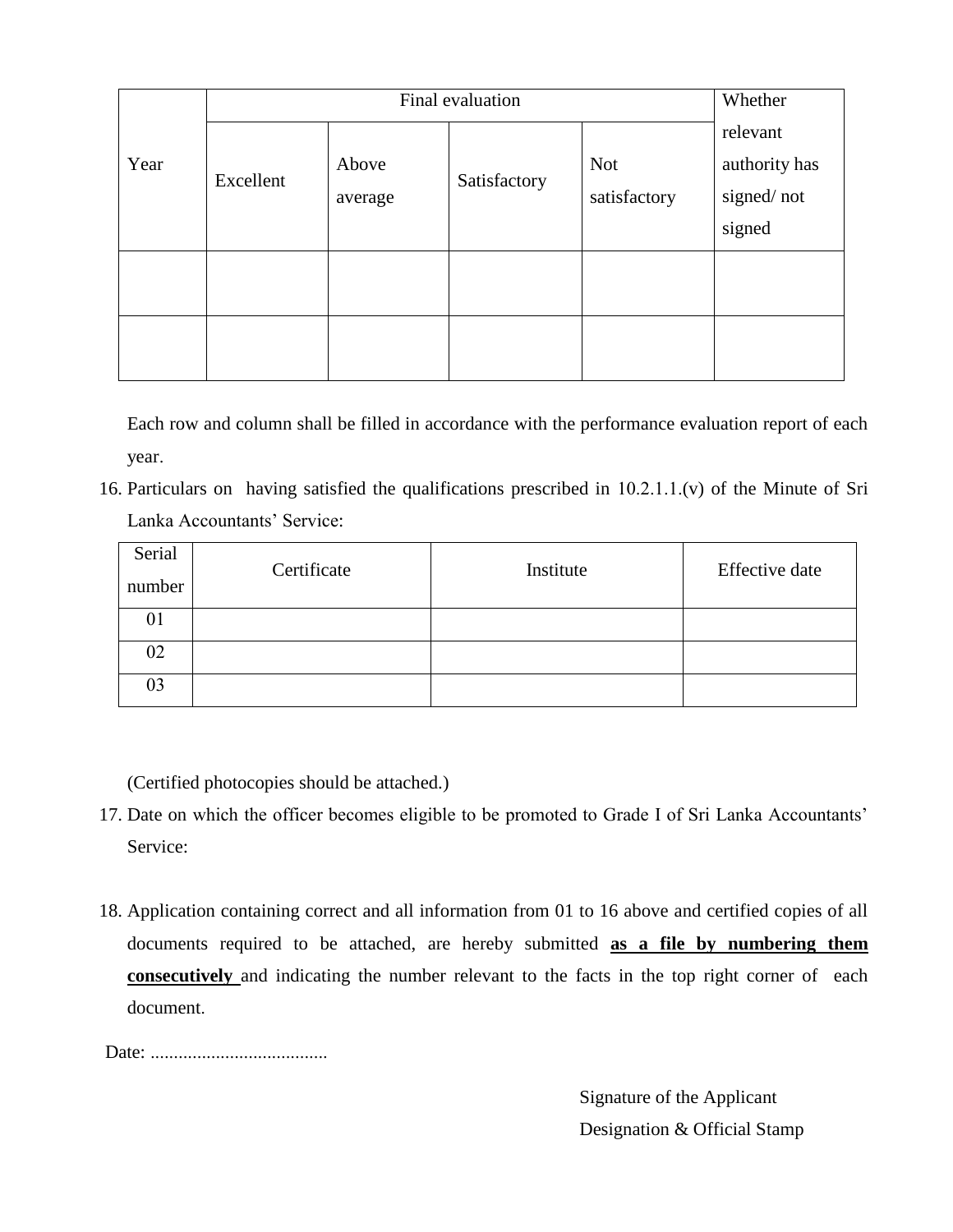## **Part (b) – To be filled by the Head of the Department.**

Secretary,

Ministry of Public Services, Provincial Councils and Local Government / relevant Ministry

- 1. All the particulars mentioned above by the officer are correct.
- 2. Matters relevant to No. 11, 12, 13,14 and 15 have been compared with particulars in the file. Accordingly, it is hereby certified that all the particulars mentioned are correct, they have been submitted in perfect manner and further, **certified copies** of all relevant documents are hereby attached.
- 3. Action is being taken to commence disciplinary action against the officer or **disciplinary action is being/ is not being taken.**

3.1 If the answer is – "is being taken", the date on which the offence has been committed:

..........................................

3.2 Number and date of the charge sheet issued by the disciplinary authority : ..................................

- 4. Work/attendance/conduct of Mr. /Mrs. /Miss. ………………………….are satisfactory. Accordingly, it is hereby recommended to promote the officer to Grade I of Sri Lanka Accountants' Service.
- 5. Application perfected correctly in each and every way, and the file containing certified copies of relevant documents which have been numbered consecutively in accordance with each matter are sent herewith.

Date : ………………………………….

Signature of the Head of the Department/ Institution, Designation and official stamp

Note:- cross inapplicable words.